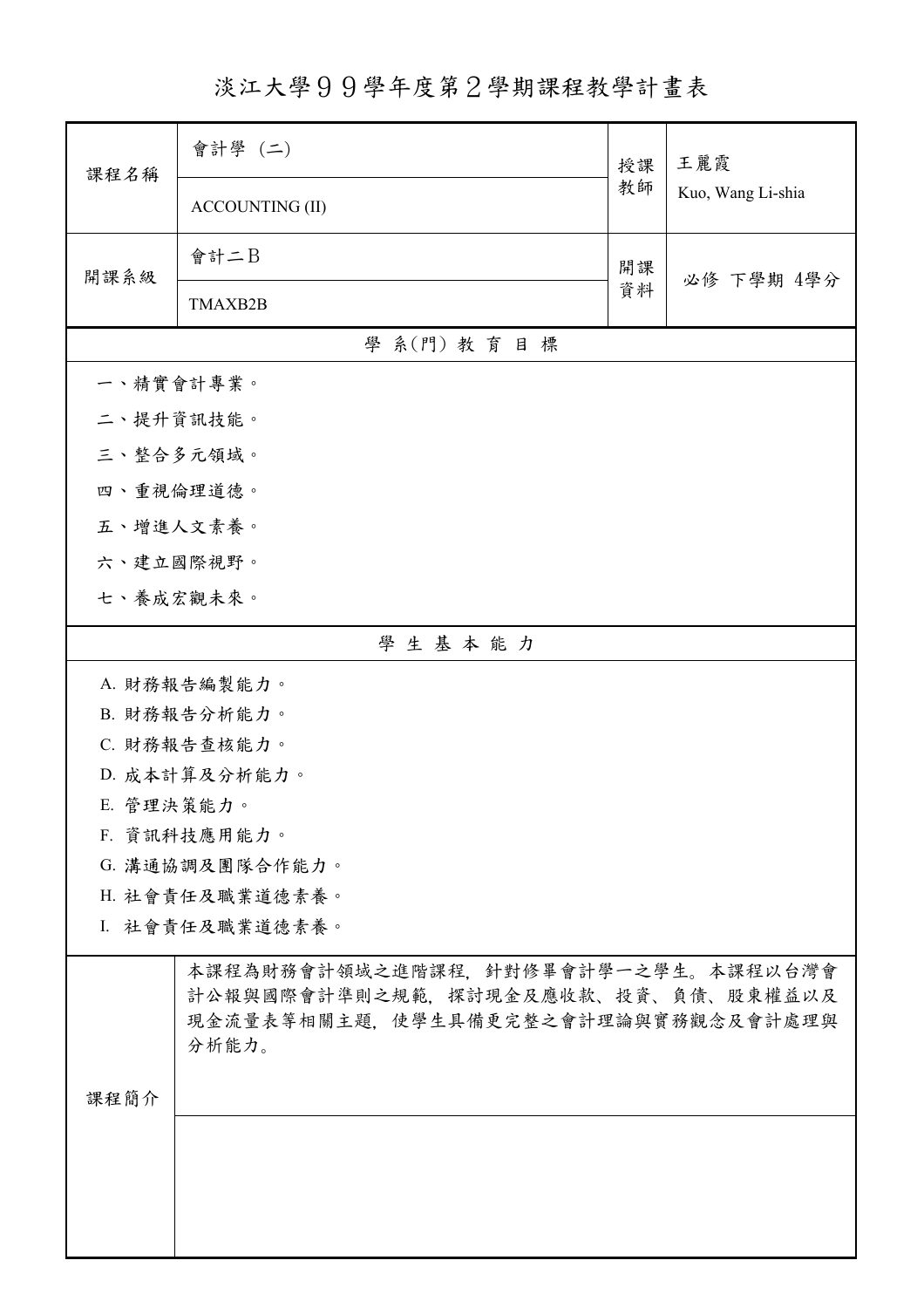|                                                                                          | This is the further expanding course to the student who has completed<br>Accounting I. The content of this course complies with ROC SFAS and IFRS.  |                                                                                                         |                    |              |  |  |  |
|------------------------------------------------------------------------------------------|-----------------------------------------------------------------------------------------------------------------------------------------------------|---------------------------------------------------------------------------------------------------------|--------------------|--------------|--|--|--|
|                                                                                          | The topics studied include Cash and Receivables, Investments, Liabilities,                                                                          |                                                                                                         |                    |              |  |  |  |
|                                                                                          | Stockholders' Equity and Cash Flow Statement. It is designed to extend a<br>student's knowledge of financial accounting theory and practice, and to |                                                                                                         |                    |              |  |  |  |
|                                                                                          |                                                                                                                                                     |                                                                                                         |                    |              |  |  |  |
| improve his or her ability in analyzing the accounting issues concerned.                 |                                                                                                                                                     |                                                                                                         |                    |              |  |  |  |
| 本課程教學目標與目標層級、學生基本能力相關性                                                                   |                                                                                                                                                     |                                                                                                         |                    |              |  |  |  |
| 一、目標層級(選填):                                                                              |                                                                                                                                                     |                                                                                                         |                    |              |  |  |  |
|                                                                                          | (一)「認知」(Cognitive 簡稱C)領域:C1 記憶、C2 瞭解、C3 應用、C4 分析、<br>C5 評鑑、C6 創造                                                                                    |                                                                                                         |                    |              |  |  |  |
|                                                                                          | (二)「技能」(Psychomotor 簡稱P)領域:P1 模仿、P2 機械反應、P3 獨立操作、                                                                                                   |                                                                                                         |                    |              |  |  |  |
| P4 聯結操作、P5 自動化、P6 創作<br>(三)「情意」(Affective 簡稱A)領域:A1 接受、A2 反應、A3 重視、A4 組織、<br>A5 内化、A6 實踐 |                                                                                                                                                     |                                                                                                         |                    |              |  |  |  |
|                                                                                          | 二、教學目標與「目標層級」、「學生基本能力」之相關性:                                                                                                                         |                                                                                                         |                    |              |  |  |  |
|                                                                                          | (一)請先將課程教學目標分別對應前述之「認知」、「技能」與「情意」的各目標層級,<br>惟單項教學目標僅能對應C、P、A其中一項。                                                                                   |                                                                                                         |                    |              |  |  |  |
|                                                                                          | (二)若對應「目標層級」有1~6之多項時,僅填列最高層級即可(例如:認知「目標層級」                                                                                                          |                                                                                                         |                    |              |  |  |  |
|                                                                                          |                                                                                                                                                     | 對應為C3、C5、C6項時,只需填列C6即可,技能與情意目標層級亦同)。                                                                    |                    |              |  |  |  |
|                                                                                          | (三)再依據所訂各項教學目標分別對應該系「學生基本能力」。單項教學目標若對應「學                                                                                                            | 生基本能力」有多項時,則可填列多項「學生基本能力」(例如:「學生基本能力」可                                                                  |                    |              |  |  |  |
|                                                                                          | 對應A、AD、BEF時,則均填列)。                                                                                                                                  |                                                                                                         |                    |              |  |  |  |
| 序                                                                                        |                                                                                                                                                     |                                                                                                         |                    | 相關性          |  |  |  |
| 號                                                                                        | 教學目標(中文)                                                                                                                                            | 教學目標(英文)                                                                                                | 目標層級               | 學生基本能力       |  |  |  |
|                                                                                          | 1 1. 培養學生深入瞭解會計原則與<br>實務的觀念                                                                                                                         | 1. To develop an in-depth<br>understanding of the<br>principles and practice of<br>financial accounting | C <sub>3</sub>     | <b>ABH</b>   |  |  |  |
| $\overline{2}$                                                                           | 2. 培養學生會計衡量與認列的技<br>能                                                                                                                               | 2. To develop the skills<br>necessary for accounting<br>measurement and recognition                     | P <sub>3</sub>     | <b>ABDGH</b> |  |  |  |
| $\overline{3}$                                                                           | 3. 培養學生編製與分析財務報表                                                                                                                                    | 3. To develop the skills                                                                                | P <sub>4</sub>     | <b>ABCD</b>  |  |  |  |
|                                                                                          | 的技能                                                                                                                                                 | necessary to prepare, present<br>and analyze accounting<br>statements                                   |                    |              |  |  |  |
| $\overline{4}$                                                                           | 4. 提升學生會計專業判斷的能力                                                                                                                                    | 4. To improve an ability in<br>accounting problem-solving<br>and judgment                               | C <sub>5</sub>     | CGH          |  |  |  |
|                                                                                          | 教學目標之教學策略與評量方法                                                                                                                                      |                                                                                                         |                    |              |  |  |  |
| 序                                                                                        | 教學目標                                                                                                                                                | 教學策略                                                                                                    |                    | 評量方法         |  |  |  |
| 號                                                                                        |                                                                                                                                                     |                                                                                                         |                    |              |  |  |  |
| $\mathbf{1}$                                                                             | 1.培養學生深入瞭解會計原則與<br>實務的觀念                                                                                                                            | 課堂講授、實習演練                                                                                               | 出席率、小考、期中<br>考、期末考 |              |  |  |  |
| $\overline{2}$                                                                           | 培養學生會計衡量與認列的技<br>2.<br>能                                                                                                                            | 課堂講授、實習演練                                                                                               | 出席率、小考、期中<br>考、期末考 |              |  |  |  |
| 3 <sup>1</sup>                                                                           | 3.培養學生編製與分析財務報表<br>的技能                                                                                                                              | 課堂講授、實習演練                                                                                               | 出席率、小考、期中<br>考、期末考 |              |  |  |  |
|                                                                                          |                                                                                                                                                     |                                                                                                         |                    |              |  |  |  |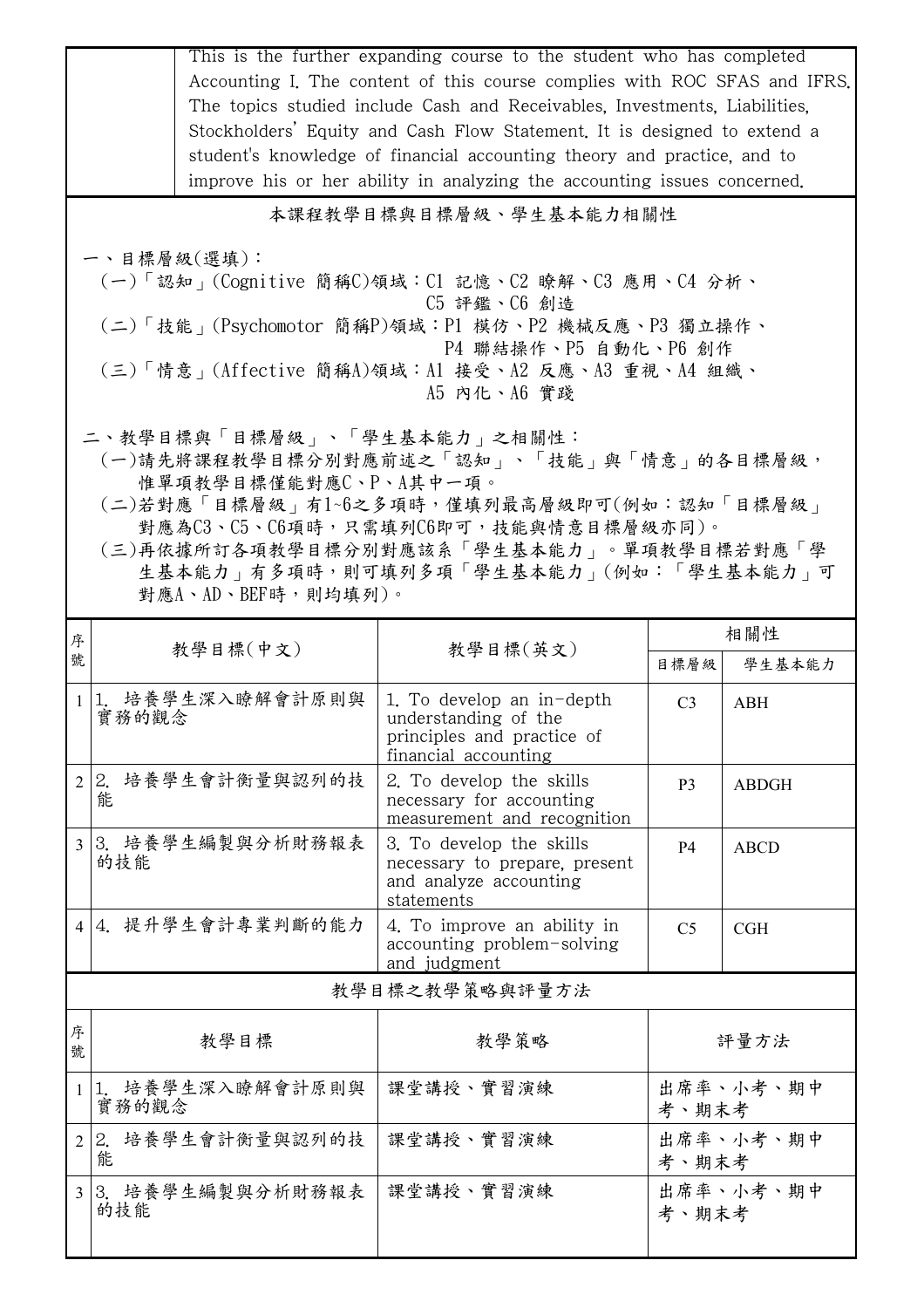|                                                                                                                       |                            | 4 4. 提升學生會計專業判斷的能力<br>課堂講授、實習演練                   | 出席率、小考、期中<br>考、期末考 |
|-----------------------------------------------------------------------------------------------------------------------|----------------------------|---------------------------------------------------|--------------------|
|                                                                                                                       |                            | 授課進度表                                             |                    |
| 週<br>次                                                                                                                | 日期起訖                       | 內 容 (Subject/Topics)                              | 備註                 |
| 1                                                                                                                     | $100/02/14$ ~<br>100/02/20 | 第 7章: Cash and Receivables                        |                    |
| $\overline{2}$                                                                                                        | $100/02/21$ ~<br>100/02/27 | 第 7章: Cash and Receivables                        |                    |
| 3                                                                                                                     | $100/02/28$ ~<br>100/03/06 | 第 13章: Current Liabilities and Contingencies      |                    |
| $\overline{4}$                                                                                                        | $100/03/07$ ~<br>100/03/13 | 第 13章: Current Liabilities and Contingencies      |                    |
| 5                                                                                                                     | $100/03/14$ ~<br>100/03/20 | 第 14章: Long-Term Liabilities                      |                    |
| 6                                                                                                                     | $100/03/21$ ~<br>100/03/27 | 第 14章: Long-Term Liabilities                      |                    |
| $\tau$                                                                                                                | $100/03/28$ ~<br>100/04/03 | 第 17章: Investments                                |                    |
| 8                                                                                                                     | $100/04/04$ ~<br>100/04/10 | 第 17章: Investments                                |                    |
| 9                                                                                                                     | $100/04/11$ ~<br>100/04/17 | 第 17章: Investments                                |                    |
| 10                                                                                                                    | $100/04/18$ ~<br>100/04/24 | 期中考試週                                             |                    |
| 11                                                                                                                    | $100/04/25$ ~<br>100/05/01 | 第 15章: Stockholder's Equity                       |                    |
| 12                                                                                                                    | $100/05/02$ ~<br>100/05/08 | 第 15章: Stockholder's Equity                       |                    |
| 13                                                                                                                    | $100/05/09$ ~<br>100/05/15 | 第 16章: Dilutive Securities and Earnings Per Share |                    |
| 14                                                                                                                    | $100/05/16$ ~<br>100/05/22 | 第 16章: Dilutive Securities and Earnings Per Share |                    |
| 15                                                                                                                    | $100/05/23$ ~<br>100/05/29 | 第 22章: Accounting Changes and Errors Analysis     |                    |
| 16                                                                                                                    | $100/05/30$ ~<br>100/06/05 | 第 22章:Accounting Changes and Errors Analysis      |                    |
| 17                                                                                                                    | $100/06/06$ ~<br>100/06/12 | 第 23章: Statement of Cash Flows                    |                    |
| 18                                                                                                                    | $100/06/13$ ~<br>100/06/19 | 期末考試週                                             |                    |
|                                                                                                                       | 修課應                        |                                                   |                    |
| 注意事項                                                                                                                  |                            |                                                   |                    |
|                                                                                                                       | 教學設備                       | 電腦、投影機                                            |                    |
| Kieso, Weygandt, and Warfield, 2011, Intermediate Accounting: IFRS Edition,<br>Vol 1&2, John Wiley &Son, 華泰代理<br>教材課本 |                            |                                                   |                    |